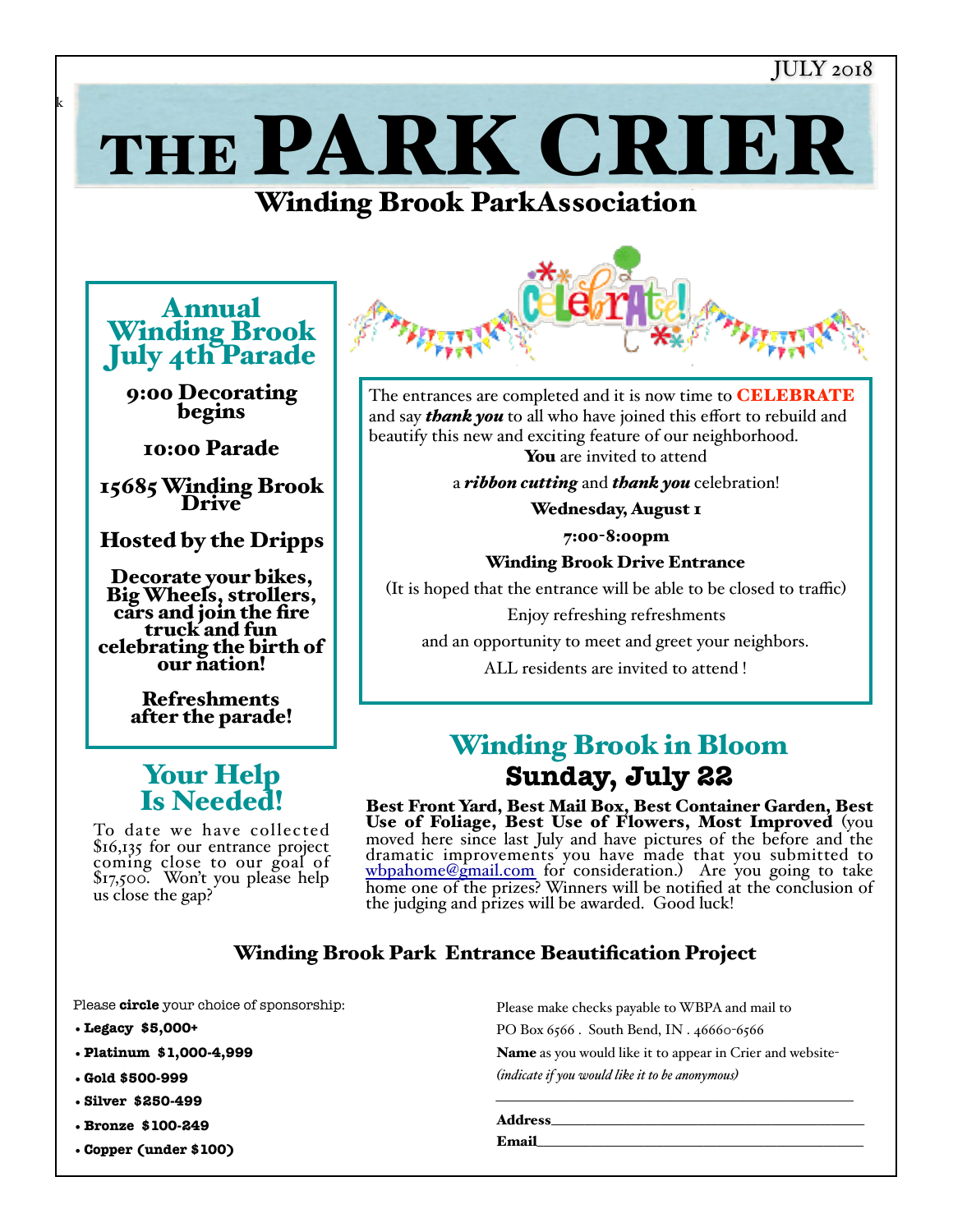## President's Corner

Dear Neighbors,

I am very pleased to announce that our Neighborhood<br>Entrance Sign and Entrance Sign and Beautification Project is COMPLETE! I hope you are as pleased and proud of the updates as I am. Special THANKS to all of you that contributed financially to this important project. We could not have accomplished this goal without your support! I would also like to thank my fellow Board members for their help in seeing this project through, especially Josh Higginbotham for his design and project management skills.

We are excited to officially celebrate the new signs with a "Ribbon Cutting" celebration at the Winding Brook Park entrance on August 1st at 7 p.m. Refreshments will be available and hopefully the entrance will be closed temporarily for safety sake, so bring your family and come help us celebrate this great accomplishment and visit with your neighbors. Although the beautification project is complete, we are still<br>approximately \$1,600 from our approximately \$1,600 from our<br>fundraising goal. So if you haven't already donated, it's not too late to do so, and you can make a contribution at the Ribbon Cutting. I hope to see you there!

### *Michael Miler*

# WBPA Board

*Michael Miller, President Tammy Emery, Vice President Laurel Eslinger, Secretary Bill Bagatini, Treasurer*

Sharon Burden—George Cressy III —Zach Dripps—Cory Hankins— Josh Higginbotham—Scott Kachmarik—Kathy Smith—John Voor

# Notable Neighbor

We have an author amongst us! Nicholas Mainieri, Hearthstone Drive, moved to Winding Brook late last summer to accept a job at Notre Dame, his alma mater. He and his wife and son moved here from New Orleans where they had been living. Nick initially relocated there after undergrad to pursue his MFA at the University of New Orleans and later taught writing and literature at Nicholls State University. His debut novel, *The Infinite,* was published by Harper Collins in 2016.

**The Infinite** is a suspenseful, tender, and completely absorbing debut set in a perilous post-Katrina New Orleans and cartel-plagued Mexico.

"*The Infinite* is that rare, beautiful first novel, so contemporary and yet as timeless as first love itself. And Nick Mainieri does what great novelists do with their first great works. He creates unforgettable characters in young lovers Jonah and Luz who, both together and alone, navigate the rushing river of the borderlands that mark our two Americas. The Infinite is a heart song, and Nicholas Mainieri is one of our next great storytellers."—Joseph Boyden, author of *The Orenda* and *Three Day Road*



Well deserved praise! Nick was a guest at this writer's Book Club recently and what a delightful evening and special opportunity to have the author present to answer questions and hear his insight into his process. All present enjoyed the book and found it explored 'the borders that divide us and the truths that unite us.' It is available on Amazon.

# Winding Brook Directory

Later this summer, the 2018 Winding Brook Directory will be published. If you are **new to the neighborhood** and would like to be included, please email the following information to :

wbpahome@gmail.com<br>
• Name<br>
• Address<br>
• Phone number(s)

- 
- 
- 
- Email address(es)

Please know that this information is only used for the Directory and as a means to communicate with you.

# Also, if there are any additions or corrections to your <u>existing</u> listing, please send that as well.

We look forward to hearing from you before July 15. Please know that this is the final call for your information.

### Board of Director's Meeting

Wednesday, September 19

Location: St. Joseph Regional Medical Center

# Water Issues?

Water issues continue to plague some of our residents as the extraordinary amounts of rain continue to besiege us. A meeting is planned for September that will focus on what you are experiencing and what options may be available. Please watch for details in the next Crier.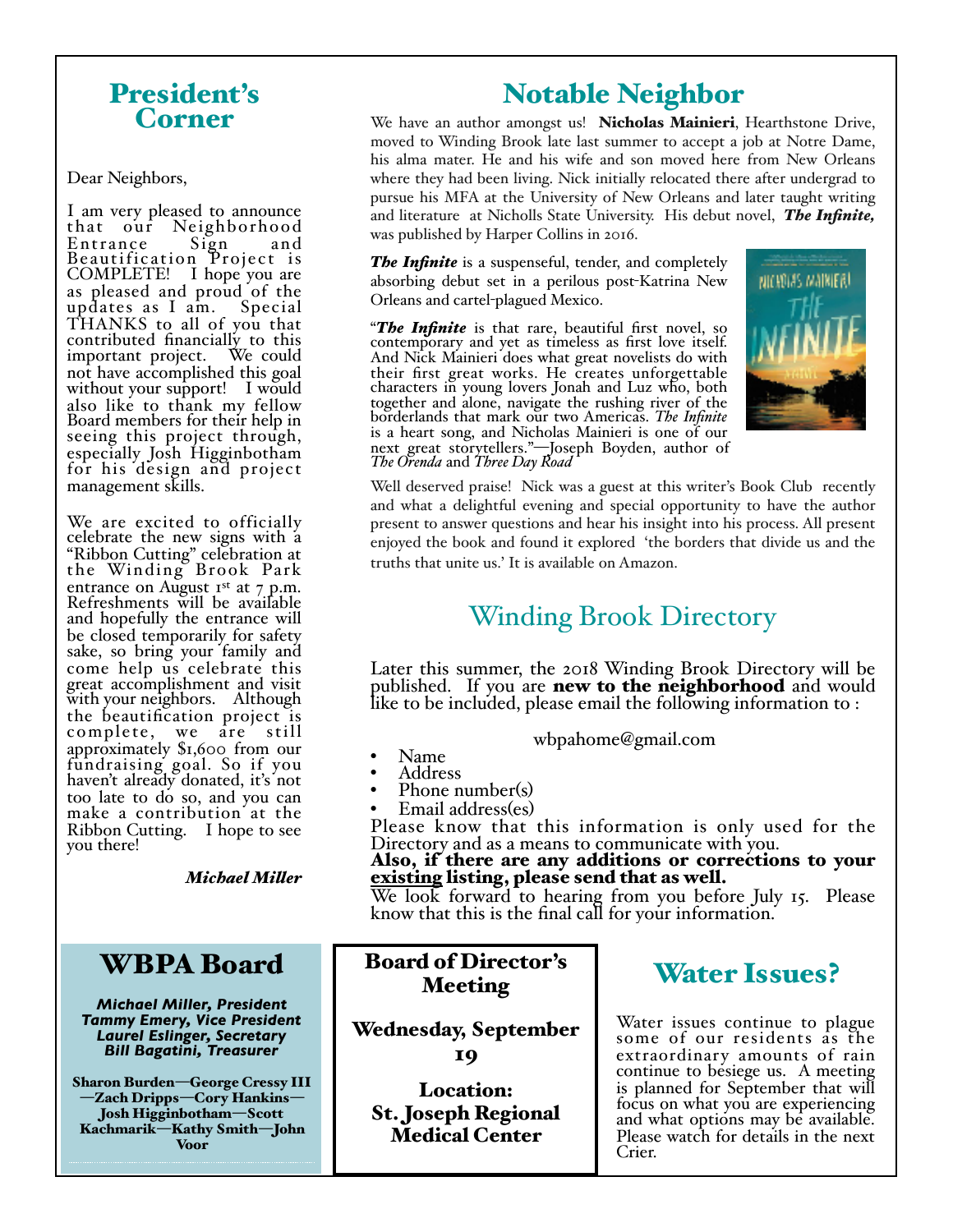# **A** Nextdoor

Almost everyday, your Winding Brook neighbors are signing up to keep better informed. For those of you who have already joined, you know Nextdoor's value as a tool that is helping to connect our neighborhood. Nextdoor is a private online network based on address so it is exclusive to Winding Brook unless you choose to include surrounding neighborhoods. Your choice. This is now the vehicle that is used to alert you when there is something urgent that you should know regarding safety issues, upcoming meetings, events, items for sale, lost pets, etc.

Please consider signing up if you haven't already done so. It is well worth it and will help keep your family safe, informed, and up to date on our neighborhood. Just log into our website at <u>windingbrookpark.com</u>.<br>Look for t[he link in the upper right](http://windingbrookpark.com) Look for the link in the upper right corner. It is faint so look hard!

### Thanks and Appreciation

It often takes a small village and in this case it is so true. Over a year ago, several WBPA Board members formed a committee to resolve the entrance crisis we were facing. Storm damage destroyed one of the signs and an outcome of those committee meetings came our finished entrances—something all Winding Brook residents can be most proud. In addition to the Board members who never faltered in their drive to see this project to completion, we had the good fortune of resident **Josh Higginbotham** coming<br>forward to become the project manager and making sense of this enormous task. Along with Josh, we thank residents Mike Sellers for donating light fixtures, and Brian Coffman, for providing the installation. Kudos to all Let's celebrate!

# **AROUND THE PARK**

### Welcome!

Claude Ndayahundwa<br>and Chiara Irakoze along with their two children are the new residents at 15667 Embers Drive. They moved to Winding Brook from apartments on Main Street. Claude is a CSR at Bayer Healthcare and Chiara is an accountant with Compass- USA.

New to 54709 Merrifield Drive is **John Dearth** who relocated to this area from Las Vegas after accepting a position with Siemens Healthcare Diagnostics as a Senior Human, Resources Business Consultant for the Mishawaka and Elkhart manufacturing sites. John is an avid sports fan with football, soccer, and hockey getting most of his focus. College football season is always *interesting* around his home as one son is an Ohio State Buckeye and the other is a Michigan Wolverine. John is a Michigan State Spartan as was his late wife. He loves the Winding Brook neighborhood but he does admit he misses the daily Vegas sunshine.

Better late than never! A very delayed welcome to Julian and Callie Oneese who moved to 15879 Branch Water last year. They along with their two children enjoy biking, hiking, spending time with family and Brutus, their Golden<br>Doodle. "We have already experienced the support and *kindness fom the neighbors so far and describe our community* 

*as a place of magic. Thank you al so much!"*

New residents at 15645 Winding Brook are **Matt** and Leah Poorman, their three children, and Matt's mother, Anita Poorman. Matt is the Pastor at Vineyard Church Grape Road Campus, Leah is a nanny for twins, and Anita is a Clinical Research Coordinator at the South Bend Clinic.

### **Condolences**

One of the original Winding Brook residents, Rose Mary Hausenbauer, recently passed away. She moved to Winding Brook in 1961 when she and her husband purchased their home on Embers Drive which is believed to be one of the first two home built here. After her husband passed away in 1972, she continued to raise her five children there. One of her sons, Jim, still lives in Winding Brook on Timber Trail. Rose Mary was a civil engineer going to school for her degree at a time when women were a rarity in that field. She worked for Whirlpool for many years.

Condolences are extended to Jim Batalis and his family on the loss of their wife and mother, Kim Batalis, who suddenly passed away. Kim created many la sting memories for her family by her devotion to them and the good times spent around the pool.

# Dues Paid

Clark Crosen Garcia Noonan Poorman Vogel Walter Zelvy Voor, D. omitted in error from June Crier